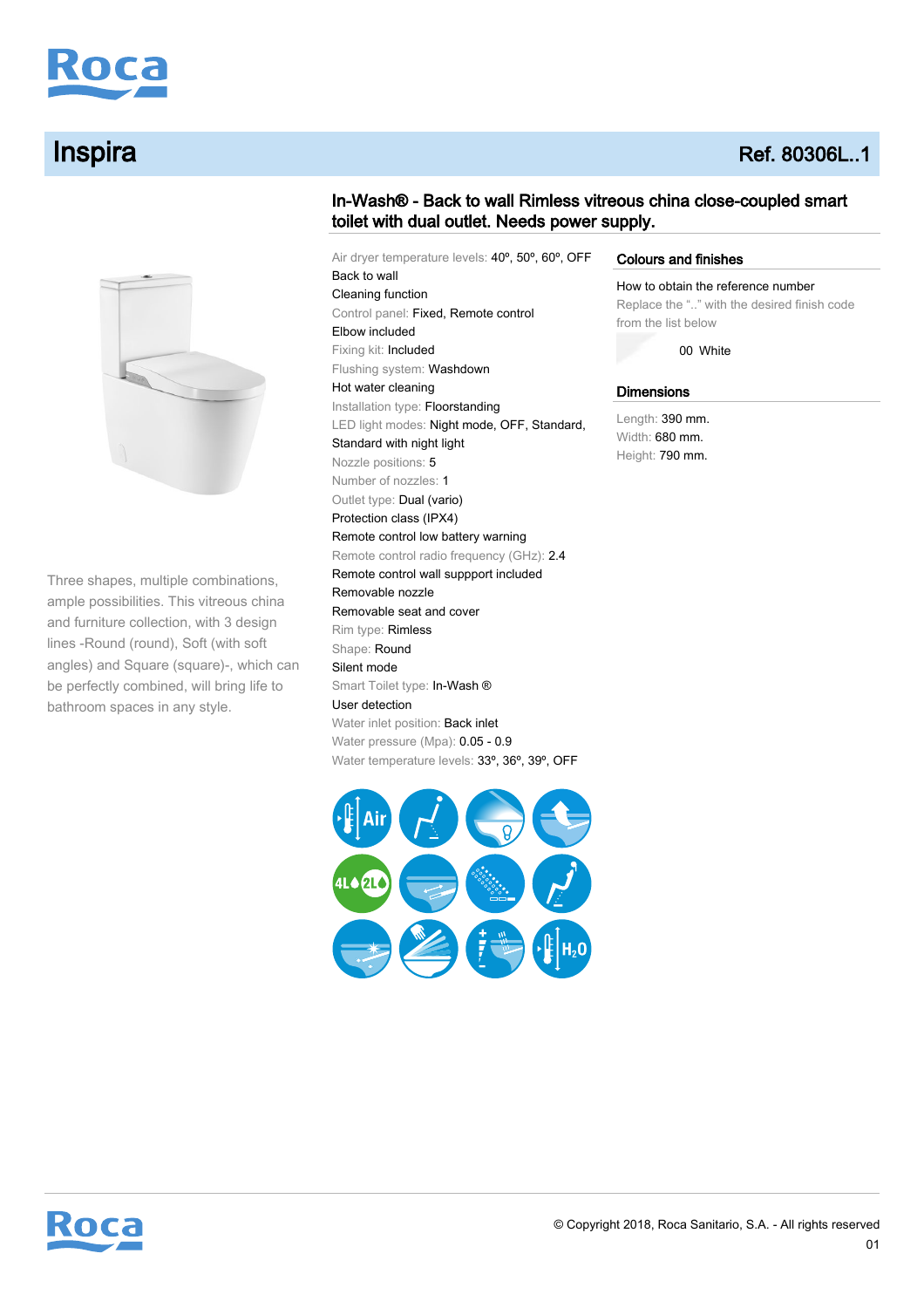

## Technical drawings